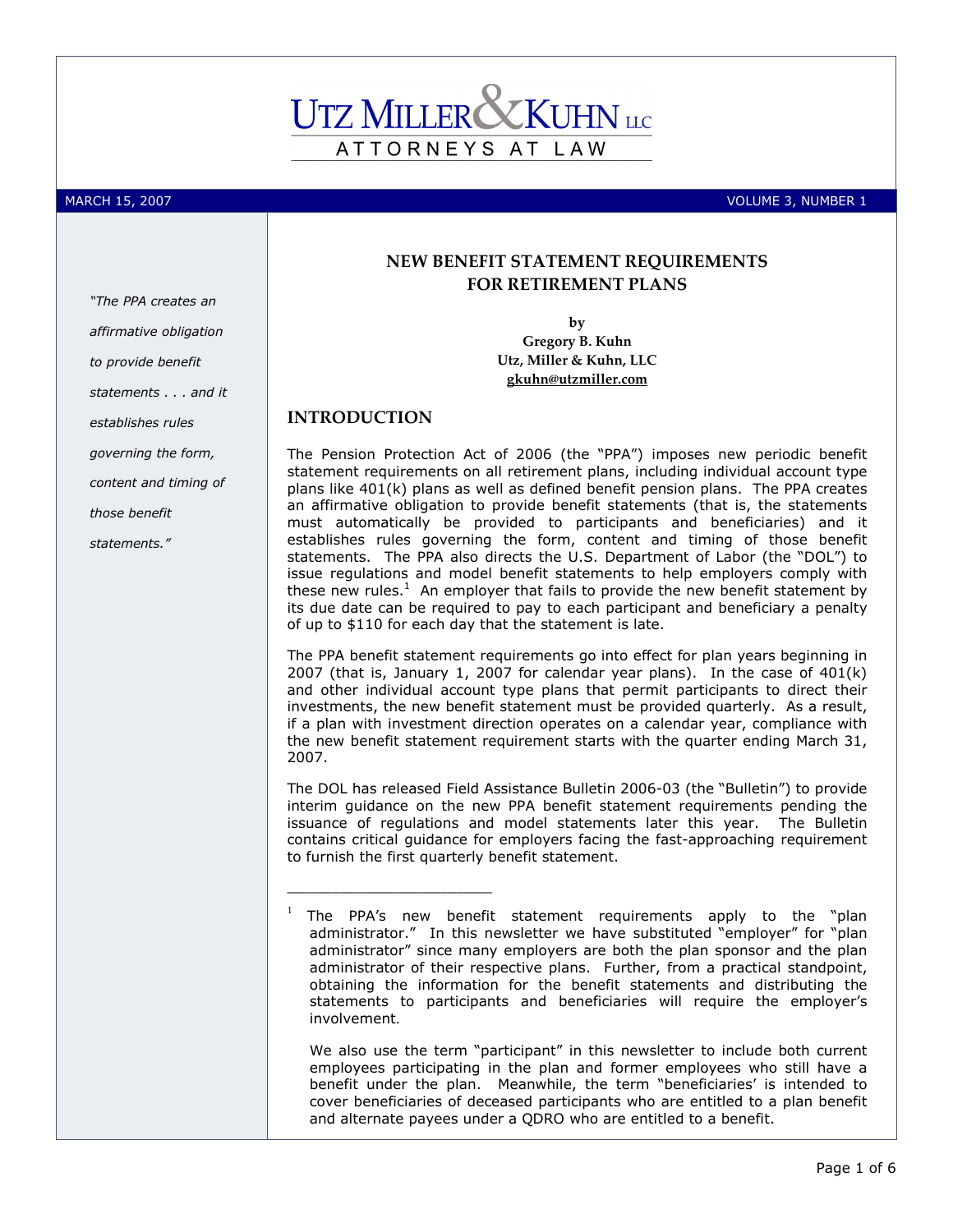"[F]or investment

directed calendar

year plans, the first

quarterly benefit

statement for the

quarter ended

March 31, 2007 must

be provided by

May 15, 2007."

Utz, Miller & Kuhn, LLC 7285 West 132nd St. Suite 320 Overland Park, KS 66213

Phone: 913.685.0970 Fax: 913.685.1281

Gregory B. Kuhn gkuhn@utzmiller.com Phone: 913.685.0774 Fax: 913.685.1281

Eric N. Miller emiller@utzmiller.com Phone: 913.685.8150 Fax: 913.685.1281

John L. Utz jutz@utzmiller.com Phone: 913.685.7978 Fax: 913.685.1281

Matthew J. Eickman meickman@utzmiller.com Phone: 913.685.0749 Fax: 913.685.1281

www.utzmiller.com

The information in this newsletter is of a general nature only and does not constitute legal advice.

Consult your attorney for advice appropriate to your circumstances.

This newsletter summarizes the PPA's new benefit statement requirements and the Bulletin's interim guidance for complying with those requirements. It is extremely important that employers with investment directed account plans contact their plan recordkeeper and investment provider immediately to ensure that the plan will comply with the Bulletin's interim guidance for quarterly benefit statement by the compliance deadline. As discussed further below, for calendar year account plans, that deadline is May 15, 2007.

# QUARTERLY BENEFIT STATEMENT REQUIREMENTS FOR INVESTMENT DIRECTED ACCOUNT PLANS

The PPA requires that individual account plans with investment direction automatically furnish quarterly benefit statements to participants and beneficiaries. Until the DOL issues more detailed guidance and a model quarterly benefit statement, the Bulletin allows employers to make a good faith effort at complying with the new quarterly benefit statement requirements. The Bulletin contains the following specific rules that, if met, will be considered by the DOL to be a good faith effort.

#### Deadline for Furnishing Statements

The Bulletin grants a 45-day grace period after the end of each quarter to furnish the new quarterly benefit statements. Thus, for investment directed calendar year plans, the first quarterly benefit statement for the quarter ended March 31, 2007 must be provided by May 15, 2007. Likewise, the deadline to furnish the benefit statement for the second calendar quarter ended June 30, 2007 is August 14, 2007, and so on.

#### Content of Statement and Temporary Relief Where Required Information Comes from Multiple Sources

The PPA requires that each quarterly benefit statement include the following information:

- The participant's total account balance.
- The vested portion of the participant's total account balance or, if the participant is not yet vested, the earliest date when the participant will become vested.
- The value of each respective investment in which the participant's account is invested.
- If the plan has a profit sharing formula integrated with Social Security, an explanation of how the formula operates.
- An explanation of any limitations or restrictions on the right to make investment directions.
- Information about the importance of diversifying investments.
- Direction to the DOL's website for investment information.

The Bulletin includes interim guidance, discussed further below, on the last three items.

In many cases, the above information comes from multiple sources. For instance, the employer or plan recordkeeper may maintain the plan's vesting information.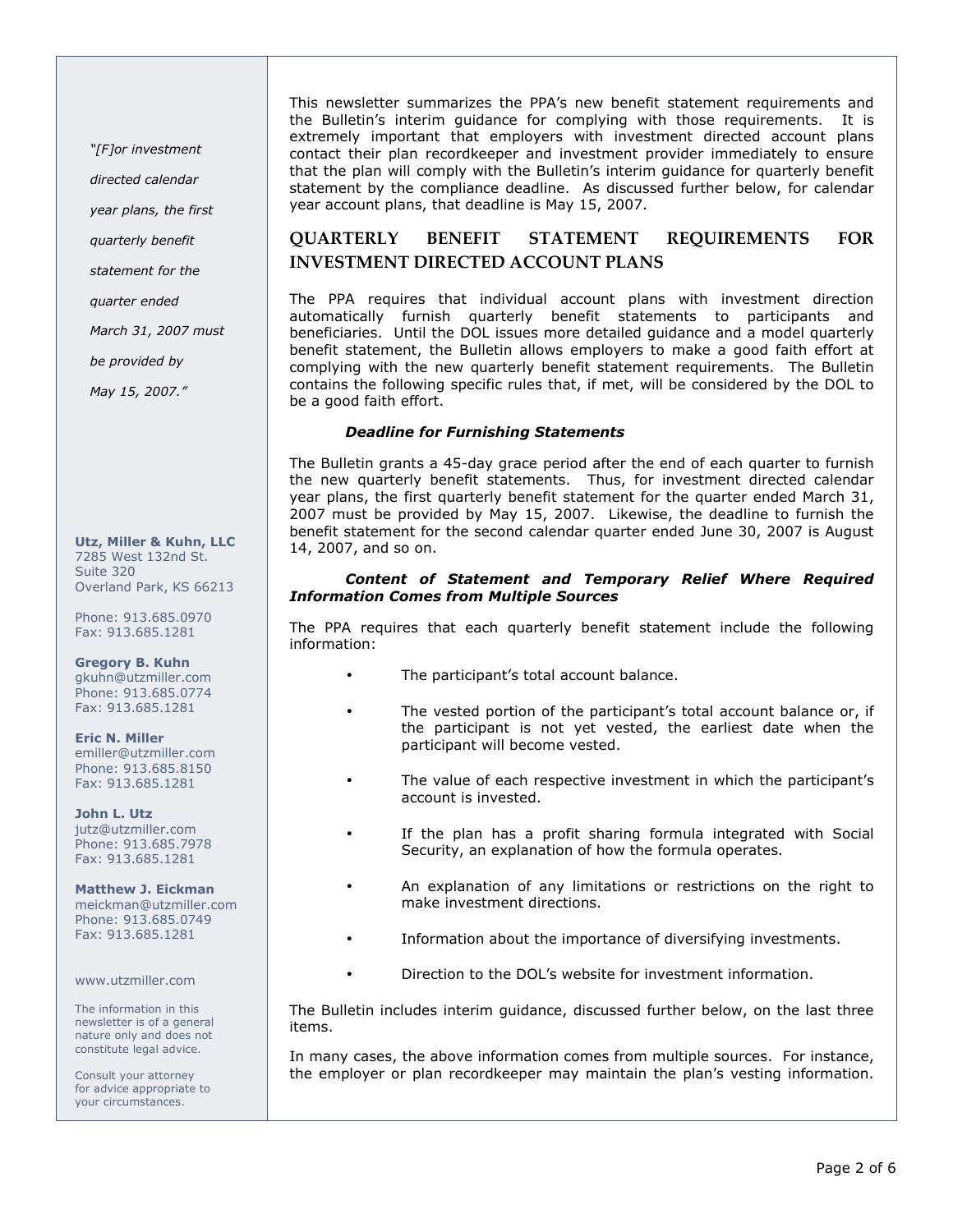"[T]he Bulletin

provides that the

required quarterly

benefit statement can

be delivered through

a secure website that

is continually

available to

participants and

beneficiaries."

Utz, Miller & Kuhn, LLC 7285 West 132nd St. Suite 320 Overland Park, KS 66213

Phone: 913.685.0970 Fax: 913.685.1281

Gregory B. Kuhn gkuhn@utzmiller.com Phone: 913.685.0774 Fax: 913.685.1281

Eric N. Miller emiller@utzmiller.com Phone: 913.685.8150 Fax: 913.685.1281

John L. Utz jutz@utzmiller.com Phone: 913.685.7978 Fax: 913.685.1281

Matthew J. Eickman meickman@utzmiller.com Phone: 913.685.0749 Fax: 913.685.1281

www.utzmiller.com

The information in this newsletter is of a general nature only and does not constitute legal advice.

Consult your attorney for advice appropriate to your circumstances.

On the other hand, the plan's investment provider will typically maintain plan investment-related information. As a result, it would be difficult for most As a result, it would be difficult for most employers to compile all the required information from multiple sources in time to meet the deadlines for the first few quarterly statements.

In order to alleviate this problem, the Bulletin permits employers to rely on multiple documents or sources of information to satisfy the initial quarterly statements rather than combining all the required information into a single document. However, in order to rely on this temporary multiple source rule, an employer must provide a notice to participants and beneficiaries explaining in simple to understand terms how and when the benefit statement information will be furnished or made available. This special notice, moreover, must be provided to participants and beneficiaries before the deadline for the first quarterly benefit statement (that is, before May 15, 2007 in the case of a calendar year plan).

# Furnishing Statements Electronically or Through a Website

The PPA permits the quarterly benefit statement to be furnished in written, electronic or any other appropriate form that is accessible to participants and beneficiaries. For purposes of electronic distribution, the Bulletin provides that employers will be deemed to act in good faith if they follow existing DOL or IRS regulations for using electronic media to distribute certain notices and other documents to participants and beneficiaries. Generally, these regulations require that (i) the system for furnishing documents electronically (such as e-mail or a company intranet website) results in actual receipt of the transmitted information, (ii) each recipient of the electronic document receives prior notice of the significance of the document, and (iii) such notice explains that a paper version of the electronic document will be provided free of charge to the recipient upon request.

In addition, the Bulletin provides that the required quarterly benefit statement can be delivered through a secure website that is continually available to participants and beneficiaries. Accordingly, the employer is relieved of the requirement to furnish a quarterly benefit statement if all the required information is continually available through a secure website. This exception to the quarterly benefit statement requirement may be very useful for many employers since most plan recordkeepers provide internet access to participants and beneficiaries for plan information. Employers should contact their plan recordkeepers to determine if the recordkeeper's website will be updated as necessary before the deadline of the first quarterly benefit statement (that is, before May 15, 2007 for calendar year plans) to include all the required quarterly statement information.

Although the website exception relieves an employer from the obligation to prepare and distribute a quarterly benefit statement, it subjects the employer to a special notice requirement. Under the Bulletin, an employer wishing to rely on the website exception must furnish a written notice to participants and beneficiaries that explains the availability of the required information and how it can be accessed. Further, the notice must tell the participants and beneficiaries that they can still request and receive free of charge a paper version of the required information and how they can make such a request. Employers relying on the website exception must therefore still be prepared to deliver a quarterly benefit statement upon request. Finally, the special notice described above must be furnished (either in electronic or paper form) prior to the deadline for the first quarterly statement (that is, prior to May 15, 2007 for calendar year plans) and annually thereafter.

### Limitations or Restrictions on Investment Elections

As mentioned above, the PPA requires that the benefit statement include a description of any limitations or restrictions on the right of participants and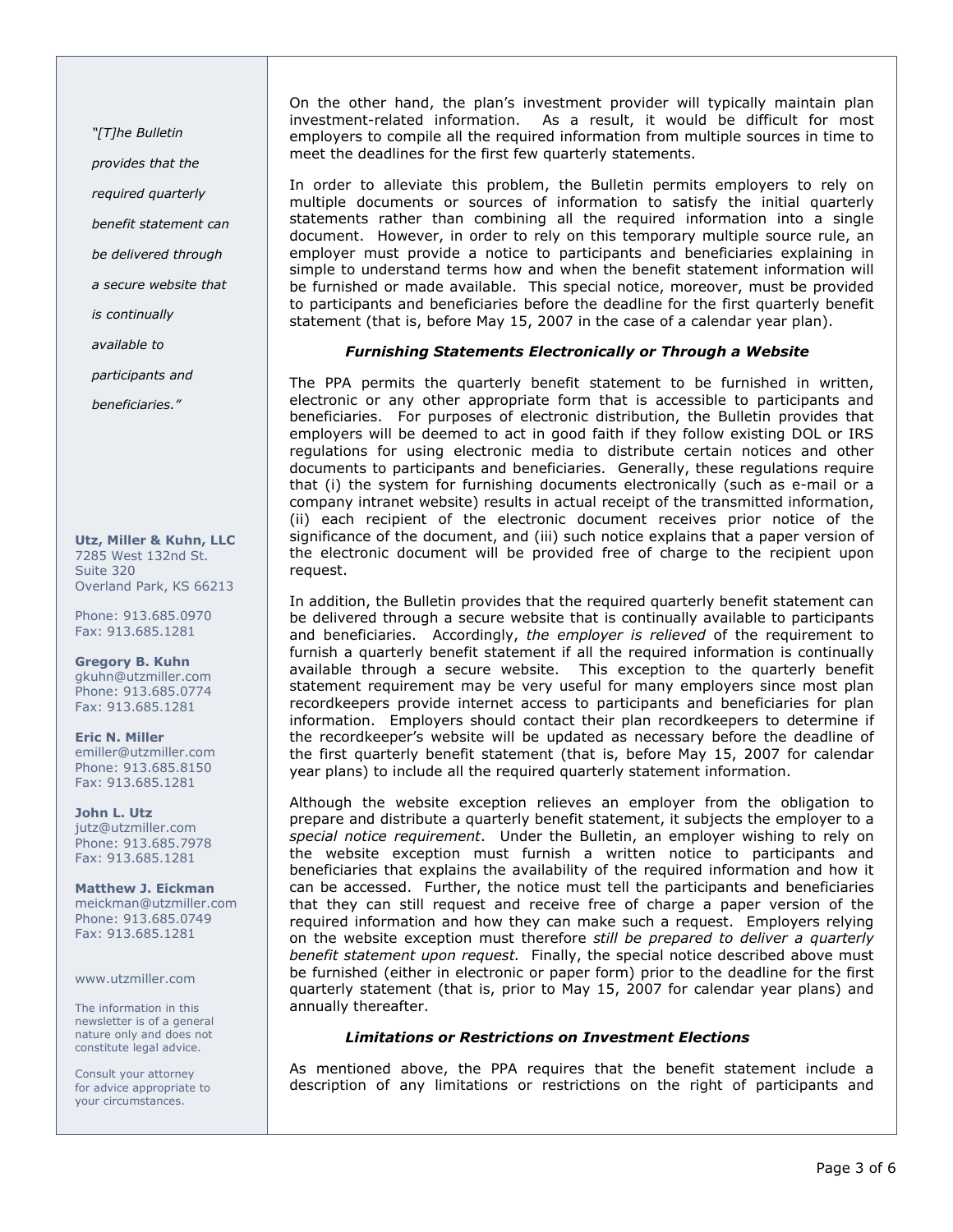"[I]f the terms of the

plan limit the

frequency of

investment election

changes, those

limitations must be

described on the

quarterly statement."

Utz, Miller & Kuhn, LLC 7285 West 132nd St. Suite 320 Overland Park, KS 66213

Phone: 913.685.0970 Fax: 913.685.1281

Gregory B. Kuhn gkuhn@utzmiller.com Phone: 913.685.0774 Fax: 913.685.1281

Eric N. Miller emiller@utzmiller.com Phone: 913.685.8150 Fax: 913.685.1281

John L. Utz jutz@utzmiller.com Phone: 913.685.7978 Fax: 913.685.1281

Matthew J. Eickman meickman@utzmiller.com Phone: 913.685.0749 Fax: 913.685.1281

www.utzmiller.com

The information in this newsletter is of a general nature only and does not constitute legal advice.

Consult your attorney for advice appropriate to your circumstances.

beneficiaries to direct investments. The Bulletin clarifies that this only applies to limitations or restrictions that are imposed under the terms of the plan. Accordingly, the statement need not describe any limitations or restrictions imposed by any of the investment fund options available under the plan or by federal or state securities law. For instance, if a mutual fund investment option imposes short-term trading restrictions, those restrictions don't need to be disclosed on the quarterly benefit statement. On the other hand, if the terms of the plan limit the frequency of investment election changes, those limitations must be described on the quarterly statement.

#### Information About Diversification

As also mentioned above, the PPA requires that the quarterly benefit statement contain an explanation about the importance of maintaining a diversified investment portfolio. The Bulletin contains the following model explanation for employers to use:

To help achieve long-term retirement security, you should give careful consideration to the benefits of a well-balanced and diversified investment portfolio. Spreading your assets among different types of investments can help you achieve a favorable rate of return, while minimizing your overall risk of losing money. This is because market or other economic conditions that cause one category of assets, or one particular security, to perform very well often cause another asset category, or another particular security, to perform poorly. If you invest more than 20% of your retirement savings in any one company or industry, your savings may not be properly diversified. Although diversification is not a guarantee against loss, it is an effective strategy to help you manage investment risk.

In deciding how to invest your retirement savings, you should take into account all of your assets, including any retirement savings outside of the Plan. No single approach is right for everyone because, among other factors, individuals have different financial goals, different time horizons for meeting their goals, and different tolerances for risk.

It is also important to periodically review your investment portfolio, your investment objectives, and the investment options under the Plan to help ensure that your retirement savings will meet your retirement goals.

Employers should consider adding a disclaimer to the benefit statement that the above explanation has been prepared by the U.S. Department of Labor.

#### Department of Labor Website

Finally, the PPA requires that quarterly benefit statements include a notice directing participants and beneficiaries to the following DOL website for information on individual investing and diversification:

http://www.dol.gov/ebsa/investing.html

# ANNUAL STATEMENT REQUIREMENTS FOR ACCOUNT PLANS WITHOUT INVESTMENT DIRECTION

The PPA also contains a new benefit statement requirement for individual account plans without investment direction. Those statements have the same content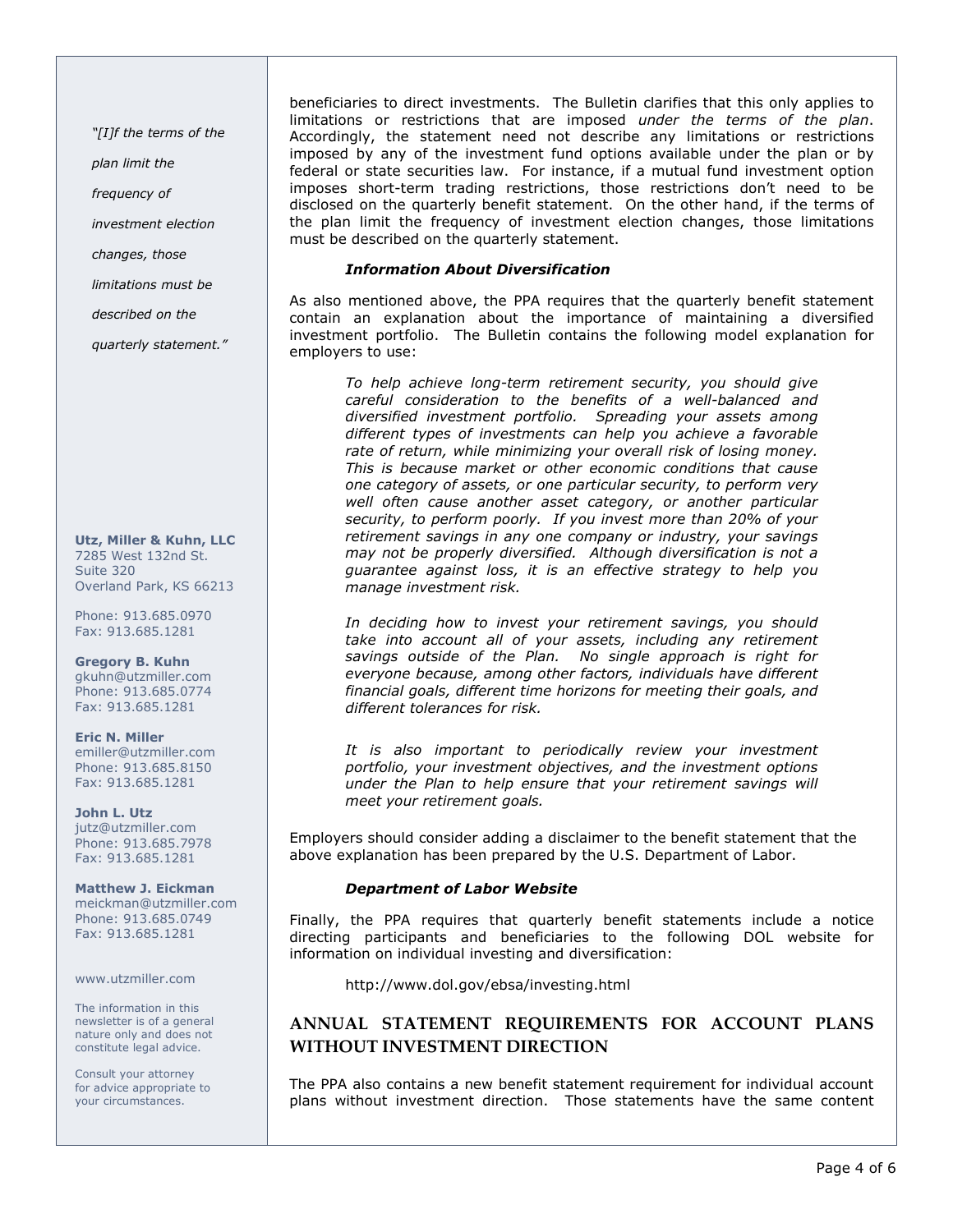"All non-investment

directed account

plans, whether

operated on a

calendar year or non-

calendar year basis,

must provide an

initial benefit

statement for the

calendar ending

December 31, 2007."

Utz, Miller & Kuhn, LLC 7285 West 132nd St. Suite 320 Overland Park, KS 66213

Phone: 913.685.0970 Fax: 913.685.1281

Gregory B. Kuhn gkuhn@utzmiller.com Phone: 913.685.0774 Fax: 913.685.1281

Eric N. Miller emiller@utzmiller.com Phone: 913.685.8150 Fax: 913.685.1281

John L. Utz jutz@utzmiller.com Phone: 913.685.7978 Fax: 913.685.1281

Matthew J. Eickman meickman@utzmiller.com Phone: 913.685.0749 Fax: 913.685.1281

www.utzmiller.com

The information in this newsletter is of a general nature only and does not constitute legal advice.

Consult your attorney for advice appropriate to your circumstances.

requirement mentioned above for quarterly statements but excluding the information about investment limitations and restrictions, the importance of diversification and the DOL website reference. These statements must be furnished annually rather than quarterly.

The Bulletin contains the following interim good faith compliance rules for these annual statements.

#### Deadline for Furnishing the First Annual Statement

All non-investment directed account plans, whether operated on a calendar year or non-calendar year basis, must provide an initial benefit statement for the calendar ending December 31, 2007. The same 45-day grace period described above for quarterly benefit statements applies to this initial annual statement. Thus, all initial annual benefit statements for individual account plans without investment direction must be provided by January 14, 2008.

#### No Multiple Source Rule

The multiple source exception described above for quarterly benefit statements does not apply to the annual benefit statement. Presumably, the DOL believes employers will have sufficient time before the first annual statement is due to implement steps to compile the necessary information for the statement. Also, the content of the annual statement is less extensive due to the absence of the right to direct investments under the plan. As noted above, the annual statement doesn't include an explanation about investment restrictions or limitations, the model DOL language about diversification or the reference to the DOL website.

#### Treatment of Plan Loans

Since PPA's enactment there has been a question about whether a plan loan feature would be considered to give participants the right to direct investments and thereby trigger the quarterly benefit statement requirements for plans that otherwise don't permit investment direction. The Bulletin makes it clear that is not the case. As a result, plans without investment direction that have a plan loan feature only need to comply with the annual benefit statement requirement.

#### Furnishing Statements Electronically or Through a Website

The same rules described above for quarterly benefit statements apply to furnishing an annual benefit statement electronically or through the plan recordkeeper's website. Accordingly, the employer is relieved of the annual statement requirement if all the required annual statement information is continually available to participants and beneficiaries through the plan recordkeeper's secure website. However, to rely on this exception, the special notice described above for the website exception must be provided to participants and beneficiaries prior to December 31, 2007 and annually thereafter.

### BENEFIT STATEMENT REQUIREMENTS FOR PENSION PLANS

The PPA also contains new benefit statement requirements for defined benefit pension plans. Those statements must include (i) a participant's total accrued benefit, (ii) the vested portion of the participant's total accrued benefit or, if the participant is not yet vested, the earliest date when the participant will become vested, and (iii) an explanation of the plan's integration formula if the plan is integrated with Social Security. Unlike the quarterly and annual statement requirements for individual account plans, the pension plan benefit statement need only be furnished once every three years. Further, only those persons who are employed by the employer at the time the statements are furnished must automatically receive a statement.